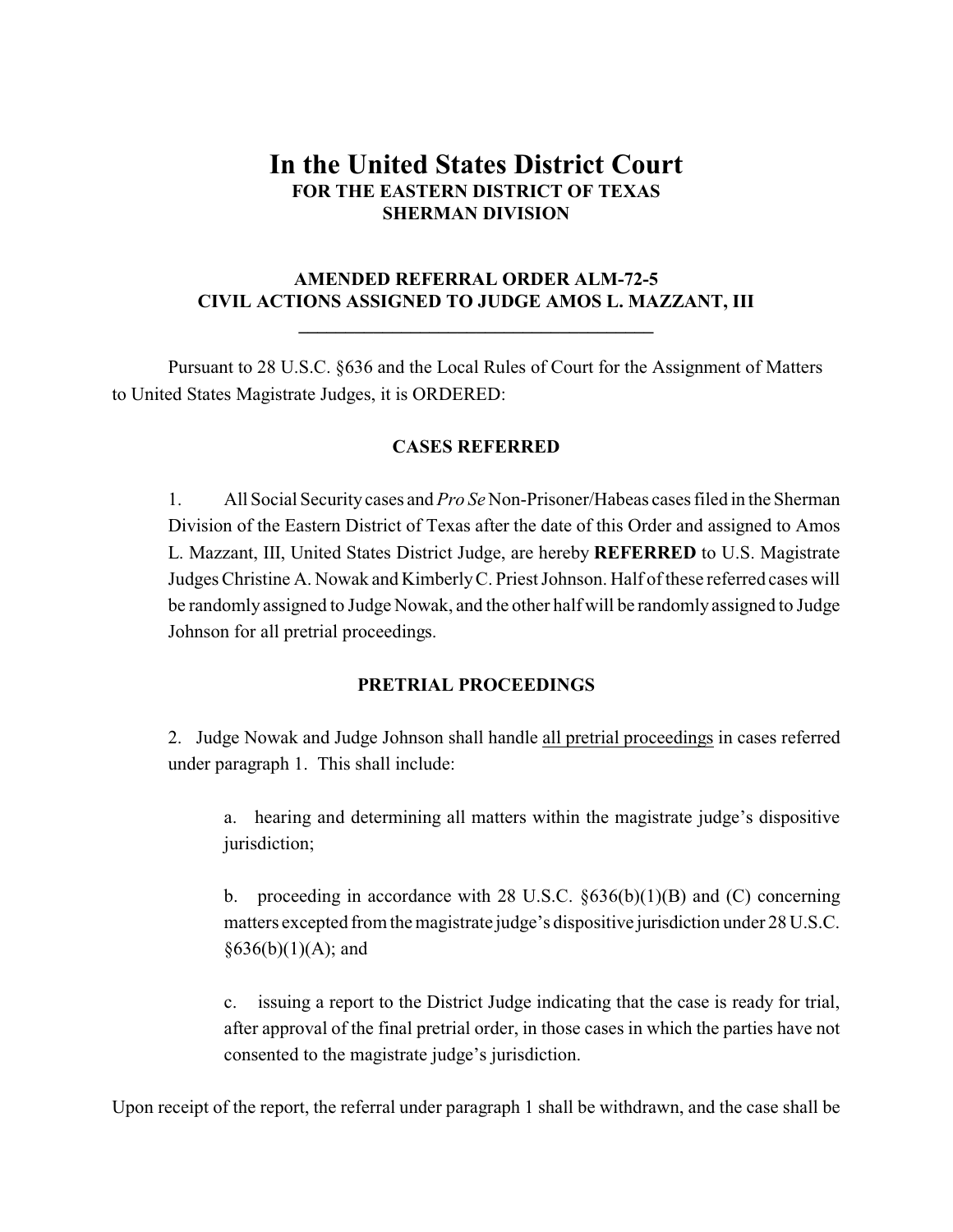returned to the undersigned for all further proceedings and entry of judgment.

## **CONSENT**

3. Upon receipt of signed consent forms by all parties, the case may be reassigned to a Magistrate Judge, who shall conduct all proceedings, including jury and non-jury trials, and order the entry of judgment.

#### **REFERRAL PROCEDURE**

4. The Clerk of Court shall administer the random referrals and case assignments to the Magistrate Judges equally according to procedures devised by the Clerk and approved in advance by the undersigned.

5. In order to protect the integrity of the random case assignment procedure, the Clerk shall take steps to ensure that every case referral shall be free from actual or potential influence or manipulation by any litigant, counsel, member of the public, or court staff member.

6. In the event of recusal or other disqualification of the Magistrate Judge in a case referred and assigned under this Order, the case shall return automatically to the docket of the undersigned, subject to further orders of the court.

7. Case referrals pursuant to paragraph 1, case reassignments under paragraph 3, and withdrawals of referrals under paragraphs 2 and 6 shall be effected automatically under this Order. Absent special circumstances, case-specific orders of reference, reassignment and withdrawal shall not be entered.

8. This Order does not affect General Orders 05-4, 05-5, 05-6, 05-7 and 05-10 or other established procedures for referral to magistrate judges of special category cases (e.g., preliminary motions to proceed *in forma pauperis* and for appointment of counsel in Title VII cases, prisoner cases, matters on the miscellaneous docket, etc).

9. Nothing herein shall preclude reference of additional matters to the Magistrate Judge or the withdrawal of referrals in cases subject to this Order whenever appropriate.